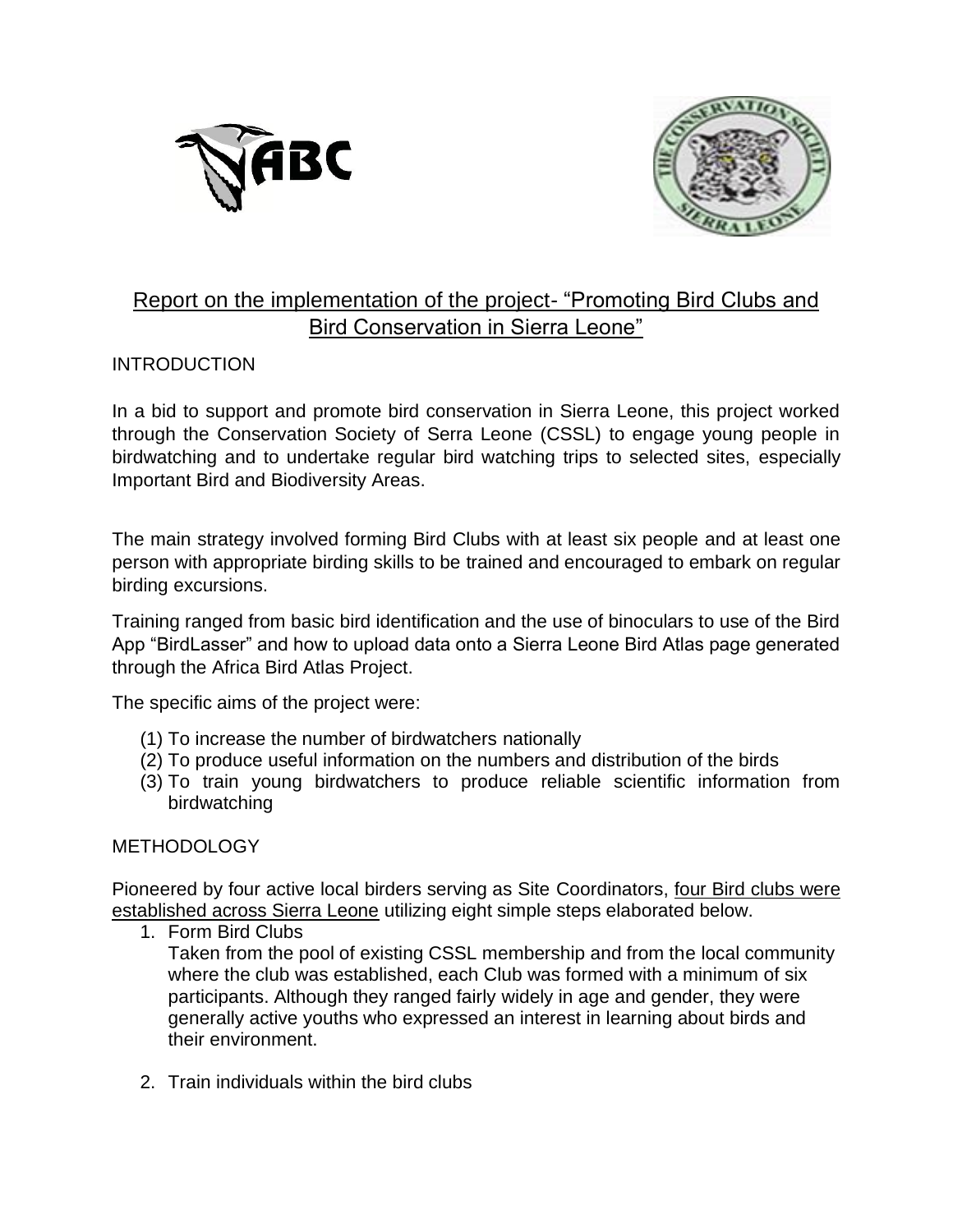Mini-workshops were held to kick-off each bird club. There were three main topics that formed part of the training and they were as follows:

- The importance and dynamics of birds
- Bird identification techniques
- The proper use of bird identification tools
- Introduction to the Birdlasser app

The details of the training mini- workshops held to form the Bird Clubs across Sierra Leone are given in Annexe 1 (A, B, C & D)

- 3. Encourage regular excursions to sites close to each bird club (local patch) As a start-off, excursions with team members were led by club coordinators to areas within their locality. This was followed by small support to the teams to facilitate their movement for regular bird watching.
- 4. Coordinate bird records and feedback through a centralized digital system Records from birding excursions which included details of spatial locations were submitted via the BirdLasser App and Bird atlas website
- 5. Produce reports on the numbers, distribution and behaviour of birds seen
- 6. Raise awareness of the activity of the bird clubs to promote birding, bird conservation and get more members The activities of the bird clubs have been publicized regularly via environmental whatsapp forums, facebook and an article published on the CSSL website. Members of the public have also been invited to several birding trips which have resulted in the addition of a few new members
- 7. Engage local communities to highlight birdwatching and ecotourism as alternative uses of high biodiversity sites Local community individuals were encouraged to attend the training for bird club members in order for them to better understand the importance of conservation, build on their interest to birdwatch and learn about some of the benefits of environmental protection
- 8. Undertake selected long-distance excursions to sites with few birding records Long distance excursions were successfully conducted to Songo, Outamba – Kilimi National Park and Mamunta Mayosso Wildlife Sanctuary. Bird records were submitted on each occasion using the BirdLasser App.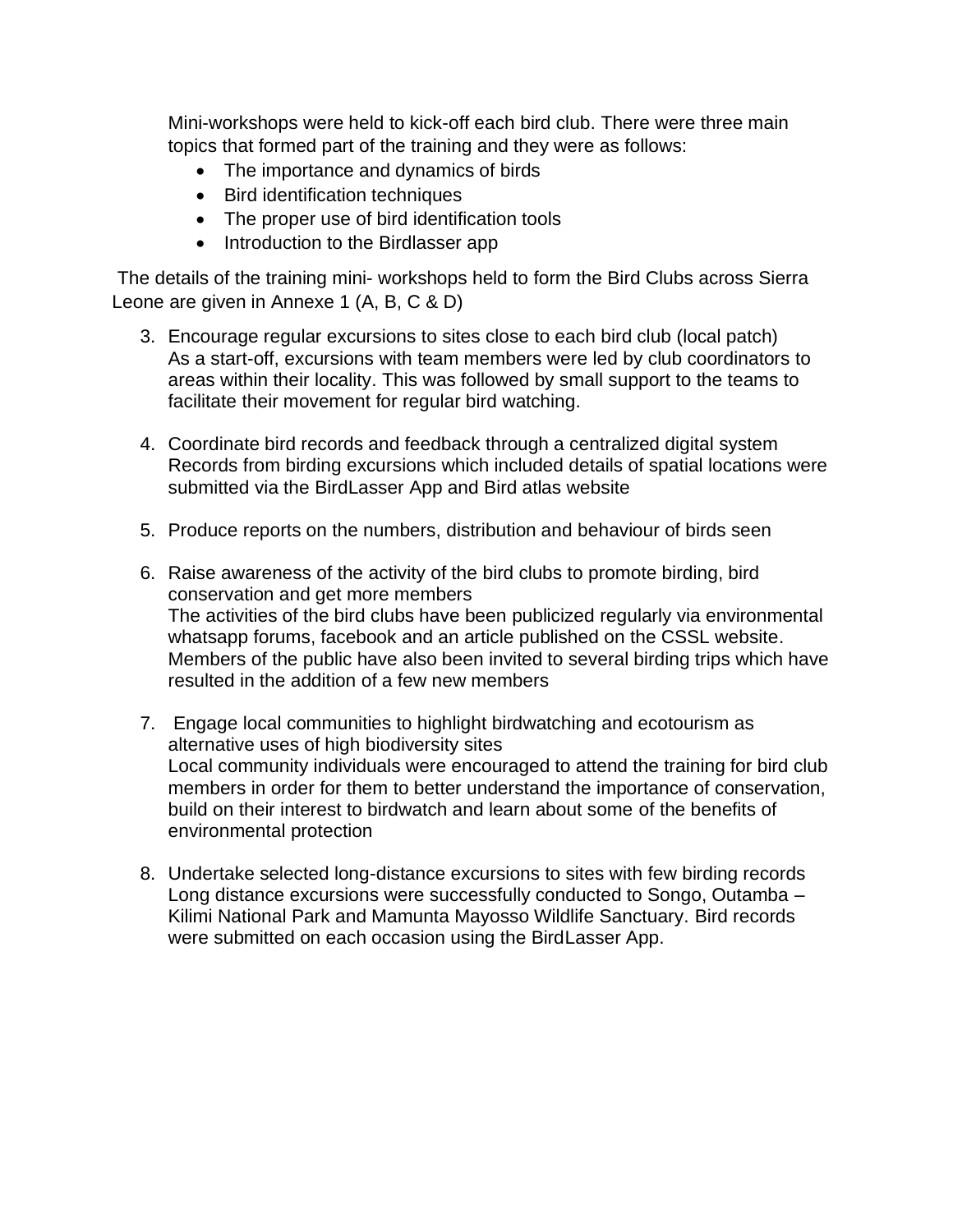## RESULTS AND OUTPUTS

#### **1. Bird Clubs formed**

Four Bird Clubs were formed across Sierra Leone:: a) The Western Area Peninsula Bird Club (West) b) The Yawri Bay Bird Club (West and South); c) the Kambui Hills Bird Club (East) and d) the Lake Sonfon Bird Club (North). Details are given below

| Western Area Peninsula Bird Club |                             |  |
|----------------------------------|-----------------------------|--|
| <b>Members</b>                   | 8                           |  |
| <b>Birding locations</b>         | Tissana Village             |  |
|                                  | <b>FBC Botanical Garden</b> |  |
| Yawri Bay Bird Club              |                             |  |
| <b>Members</b>                   | 9                           |  |
| <b>Birding locations</b>         | Kent                        |  |
|                                  | Tombo                       |  |
| Kambui Hills Bird Club           |                             |  |
| <b>Members</b>                   | 6                           |  |
| <b>Birding locations</b>         | Bayama                      |  |
| Lake Sonfon Bird Club            |                             |  |
| <b>Members</b>                   |                             |  |
| <b>Birding locations</b>         | Mankay, Lake Sonfon         |  |

The names of the members of the Bird Clubs are given in Annexe 2

#### **2. Extended excursions**

These were birding trips conducted in various locations that did not already have any BirdLasser records. Ten extended excursions were undertaken to the following locations:

- i. Outamba-Kilimi national Park
- ii. Kamakwei
- iii. Segbeya- Lake Sonfon
- iv. Dakriffi Swamp- Mamuntta Mayossor Wildlife Sanctuary
- v. Songo
- vi. Magburaka-Bumbuna Highway
- vii. Tiwai Island
- viii. Lalehun
- ix. Kenema
- x. Loma

## **3. Birds recorded**

Birds seen on every birding trip were recorded on the BirdLasser App or the African Bird Atlas website ([BIRDMAP Coverage: SIERRA LEONE\)](about:blank). Please find a sample list attached in Annex 3 (all lists are available from CSSL and on BirdLasser). The number of pentads covered in Sierra Leone increased from the 13 pentads that had been covered in 2018,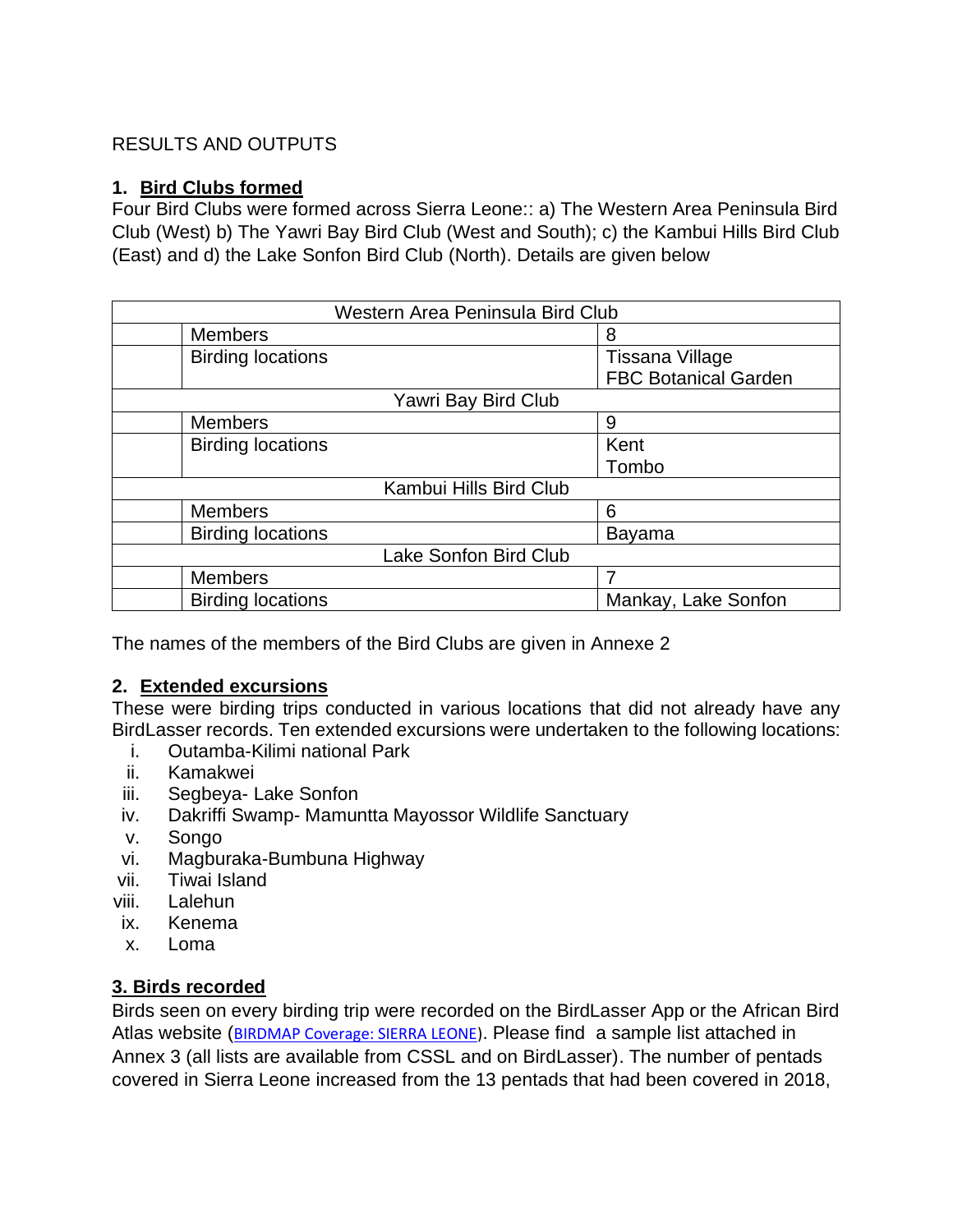2019 & 2020 i.e.before the Bird Club Project started to 28 pentads now with 15 pentads covered in 2021 and 2022 during the Bird Club Project.

## **4. Environmental Threats**

The environmental threats to some of the areas atlassed were also recorded to take into account current status of the sites. They are outlined below as follows:

| Tissana mudflat (part of Yawri Bay<br>IBA/KBA)                      | Sandmining- there is expansive sand<br>mining on-going across the WA side of<br>the Yawri Bay as can be viewed from<br>pictures attached below in the photo<br>section. Consequently, there is visible<br>soil erosion activity which has already<br>felled some trees on the way and<br>continues to extend inwards into the<br>communities.                                                                                                                   |
|---------------------------------------------------------------------|-----------------------------------------------------------------------------------------------------------------------------------------------------------------------------------------------------------------------------------------------------------------------------------------------------------------------------------------------------------------------------------------------------------------------------------------------------------------|
| Botanical garden (part of Western<br>Area Peninsula Forest IBA/KBA) | Human disturbance- the botanical<br>garden which is currently mainly<br>farmbush has been heavily affected by<br>anthropogenic activities for the most<br>part. A major part of the area is being<br>used as a site for public laundry and<br>several holes have been dug (as<br>shallow wells) as locals sought out<br>water for use at the site. Across the<br>farm-bush, small domestic gardens of<br>varied greens and vegetables can also<br>be identified |
| Lake Sonfon                                                         | The main threat is artisanal mining<br>which is occurring in some parts of the<br>lake. However, the dominance of<br>weeds on the surface of the lake is<br>reducing the feeding area of birds. At<br>the same time, the weeds can also<br>serve as advantage for some birds<br>who feed or roost in it.                                                                                                                                                        |
| <b>Kambui Hills</b>                                                 | Upland agriculture is predominantly<br>the main threats leading to sporadic<br>deforestation, forest fragmentation that                                                                                                                                                                                                                                                                                                                                         |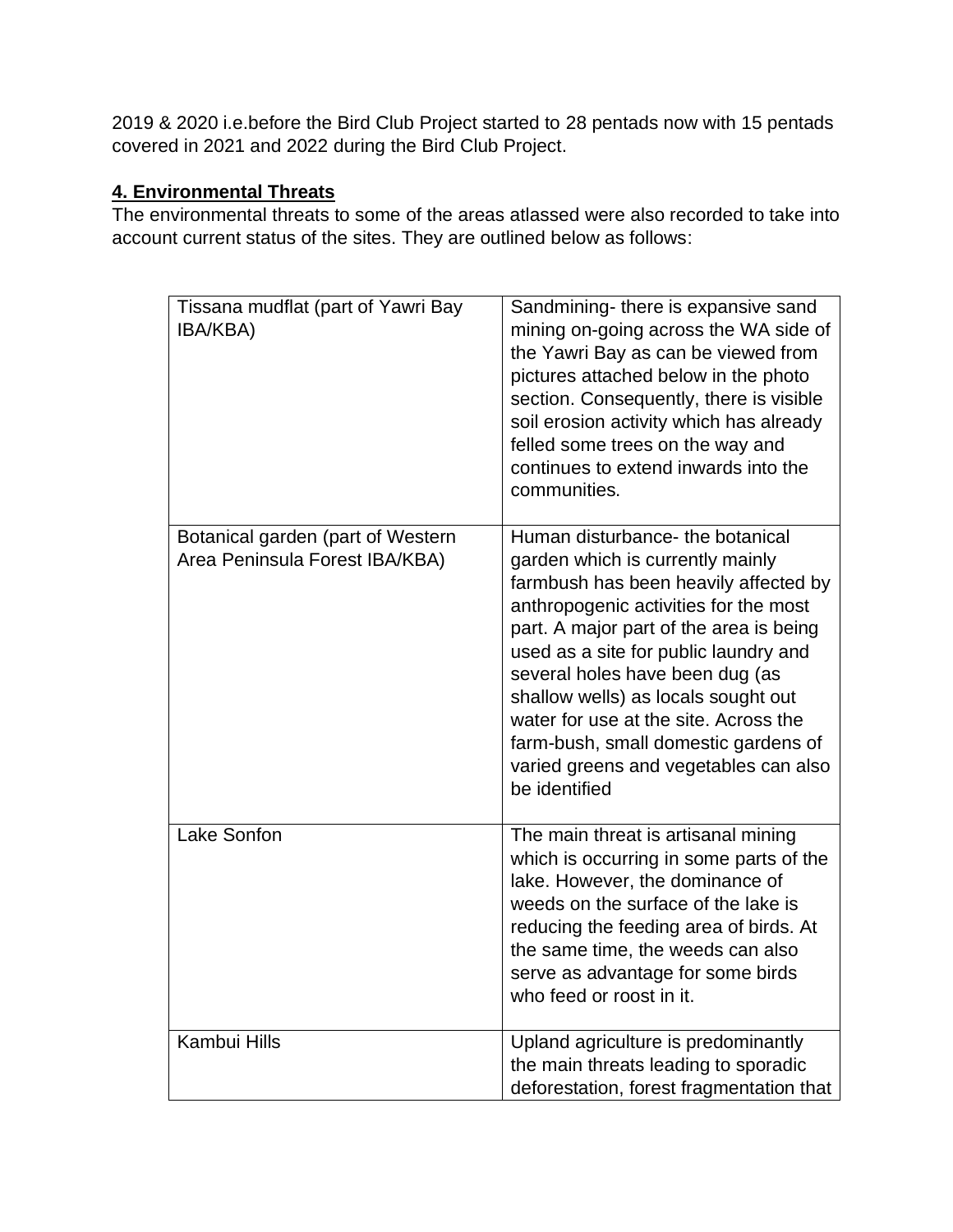|                | is frightening the existence of the birds<br>and other species in the landscape.                                                                                                                                                                                                                                                                                            |
|----------------|-----------------------------------------------------------------------------------------------------------------------------------------------------------------------------------------------------------------------------------------------------------------------------------------------------------------------------------------------------------------------------|
| Yawri Bay      | Mangrove deforestation is<br>predominant at the Yawri bay as many<br>people depend on the timber for<br>smoking fish (fishing is main source of<br>livelihood) and salt production. This<br>has resulted in erosion activity which<br>is eating into the mudflats many birds<br>feed on, and also other land areas<br>making regeneration of mangroves a<br>difficult feat. |
| Outamba-Kilimi | Increased deforestation activity in and<br>around this National Park is<br>threatening the habitat of the birds in<br>this area                                                                                                                                                                                                                                             |
| Loma Mountain  |                                                                                                                                                                                                                                                                                                                                                                             |

## **5. Distribution of Birding Equipment**

As a start-up, in order to capacitate members to bird-watch independently and learn about the different birds in their area, a set of birding tools were distributed amongst the clubs. The items given out included:

- Four field guides
- Nine binoculars
- Three telescopes

Each Club Coordinator was also given a pair of binoculars.

## **6. Creation of a social media platform for Bird Clubs**

Following the formation of each Bird Club, the Coordinator endeavored to set-up a whatsapp group for members, in order to facilitate continued interaction on bird conservation issues locally. It has also been an easy medium to arrange birding trips for members on some weekends.

## Comments from Participants

- o *"I am happy to be a part of the WAPNP Bird Club. I know the local names of a lot of birds I see around but this is a great opportunity to learn their English names and how to protect them"- Jesse*
- o *"Being a part of this bird club is a very exciting and educational venture for me as I recently started learning about birds to aid my tour guide profession"- Joseph*
- o *"I love birds and always admire their colors and many songs. I hope to learn more about them now I'm a member of a bird club"- Rosaline*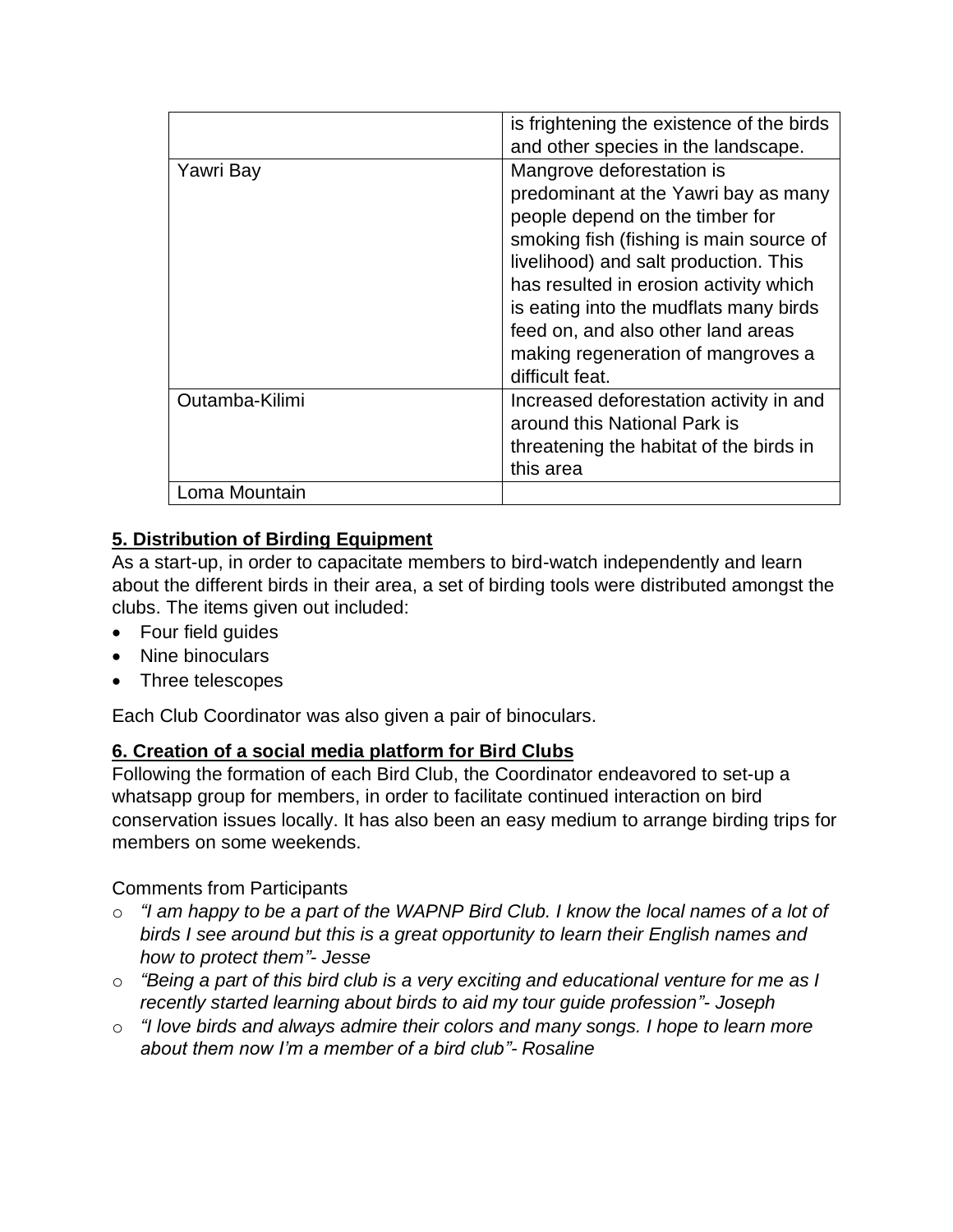### SUMMARY OF OUTPUTS

At the end of the project the following was achieved:

- Four Bird Clubs were formed across Sierra Leone
- A total of thirty individuals received training on bird identification techniques, the use of birding tools and the use of the birdlasser App
- Local communities where clubs were formed have at least one member trained in bird watching
- Birding trip activities regularly posted on social media handles
- Birdlasser App downloaded by all members who have smart phones
- At least one member excluding the coordinator is capable of using the birdlasser App
- Regular bird watching by the general public being encouraged by the CSSL
- Digitised bird list for Sierra Leone available through records uploaded on the BirdLasser App
- End-of-Project meeting held on the 18<sup>th</sup> March 2022 at CSSL that brought together representatives of the various bird clubs. After a presentation by the CSSL Senior Biodiversity Officer Papanie Bai Sesay, various representatives outlined their experiences with the bird clubs. Finally, the ABC Representative in Sierra Leone and Bird Expert on the project Momoh Sesay expressed his appreciation for the efforts of all the participants and commended ABC for funding the project

BUDGET OR FINANCIAL REPORT – See attached document.

#### ACKNOWLEDGEMENTS

We appreciate the administrative support of the Conservation Society of Sierra Leone throughout the implementation of this short project. We also want to recognize the professional and moral support of Dr. Hazell Shokellu Thompson whose advice has guided us through the process.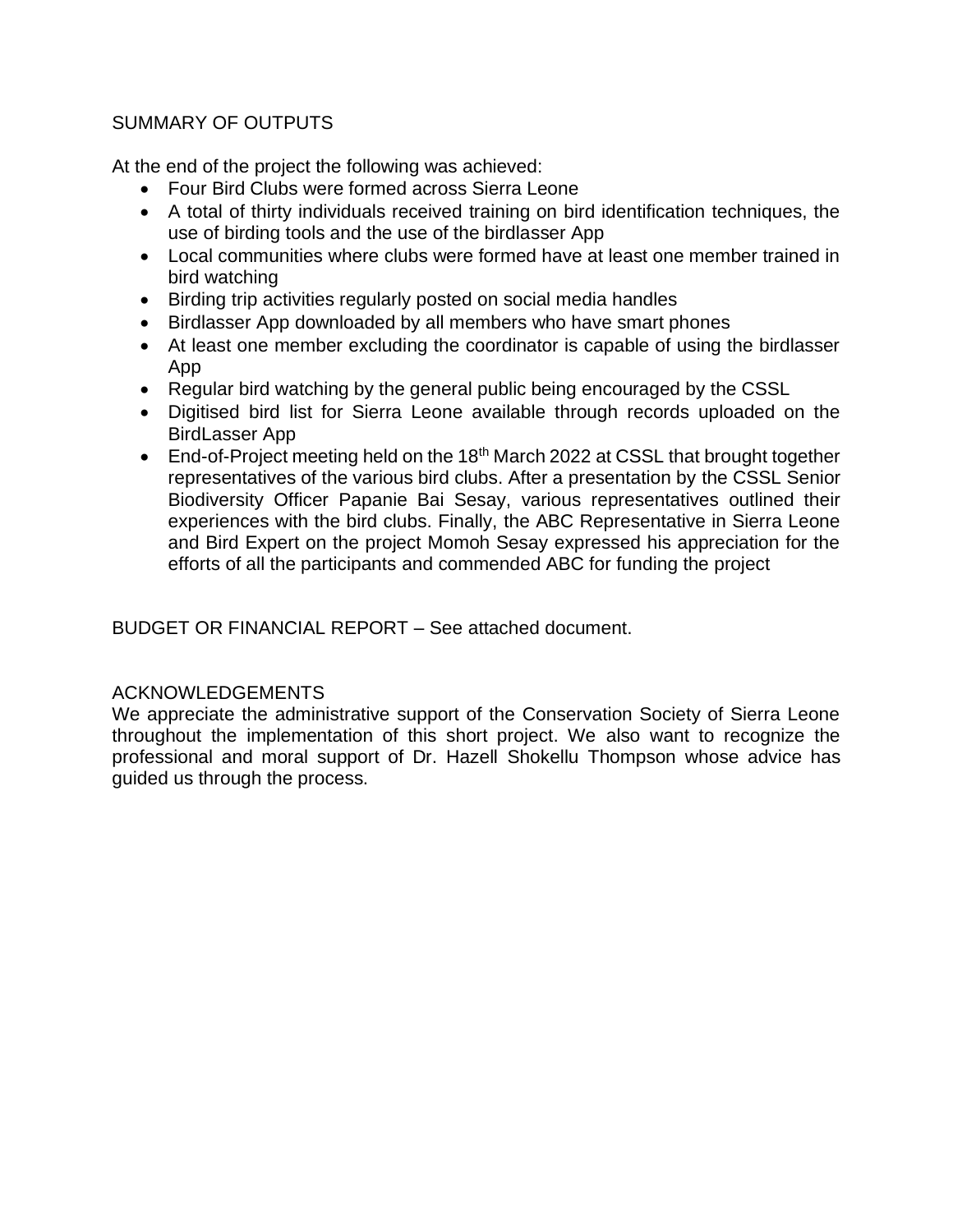## **ANNEXES**

# *Annex 1 (A, B. C & D): Workshop reports*

## **Annex 1A African Bird Club Project: Establishment of the Lake Sonfon Bird Club**

| <b>Location of</b><br><b>Activity</b>                      | Yara, Gbenekoro and Segbeya (Northern Province)                                                                                                                                                                                                                                                                                                                                                                                                                                                                                                                                                                                                                                                                                                                                                                                                                                                                                                                                                                                                                                           |
|------------------------------------------------------------|-------------------------------------------------------------------------------------------------------------------------------------------------------------------------------------------------------------------------------------------------------------------------------------------------------------------------------------------------------------------------------------------------------------------------------------------------------------------------------------------------------------------------------------------------------------------------------------------------------------------------------------------------------------------------------------------------------------------------------------------------------------------------------------------------------------------------------------------------------------------------------------------------------------------------------------------------------------------------------------------------------------------------------------------------------------------------------------------|
| <b>Date</b>                                                | 14 and 15 March 2021                                                                                                                                                                                                                                                                                                                                                                                                                                                                                                                                                                                                                                                                                                                                                                                                                                                                                                                                                                                                                                                                      |
| Person(s)<br><b>Representing the</b><br><b>Institution</b> | Papanie Bai-Sesay<br>Andrea Haffner                                                                                                                                                                                                                                                                                                                                                                                                                                                                                                                                                                                                                                                                                                                                                                                                                                                                                                                                                                                                                                                       |
| <b>Participants</b>                                        | See attached participants list                                                                                                                                                                                                                                                                                                                                                                                                                                                                                                                                                                                                                                                                                                                                                                                                                                                                                                                                                                                                                                                            |
| Objectives of the<br><b>Mission</b>                        | To formally establish a bird club for Lake Sonfon<br>$\bullet$<br>To train identified members on bird identification techniques<br>$\bullet$<br>and use of the BirdLasser App                                                                                                                                                                                                                                                                                                                                                                                                                                                                                                                                                                                                                                                                                                                                                                                                                                                                                                             |
| <b>Activity Summary</b>                                    | Training sessions covered the following:<br>$\bullet$<br>o The importance and dynamics of birds<br>o Bird identification techniques<br>The proper use of bird identification tools<br>$\circ$<br>Introduction to the Birdlasser app<br>$\circ$<br>Field activity<br>A practical try-out of theory- this was conducted using the<br>BirdLasser app and a notebook and pen to take records of<br>bird at the crocodile pool area in Lake Sonfon. The list of<br>birds were recorded with the BirdLasser App directly.<br><b>Environmental threats</b><br>The main threat is the artisanal mining occurring in<br>$\circ$<br>some part of the lake and the dominance of floating<br>alga and weeds in the reducing the feeding area of<br>birds. The dominance of these weeds can also service<br>as advantage for some birds.<br><b>Comments from Participants</b><br>Participants were happy for the training and expressed<br>$\circ$<br>the passion they have for birds.<br>Attestation forms- All participants willingly signed to be fully<br>active members of Lake Sonfon Bird Club. |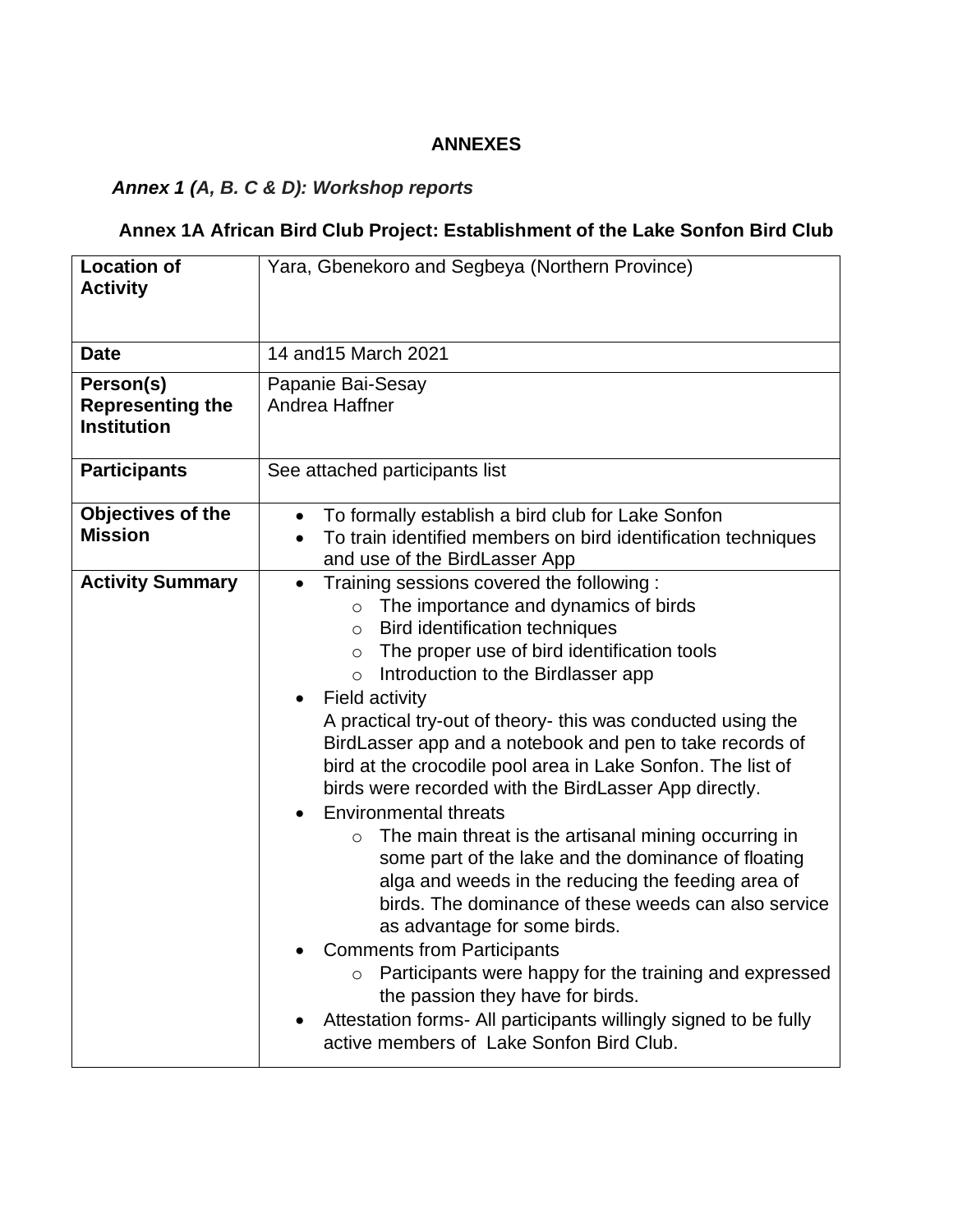| <b>Challenges Faced</b> | Nearly all participants did not have smartphones to download<br>the BirdLasser app at the workshop. We used our phones to<br>train them on the use of BirdLasser. however,       |
|-------------------------|----------------------------------------------------------------------------------------------------------------------------------------------------------------------------------|
| <b>Recommendations</b>  | The clubs need to engage in frequent bird watching<br>$\bullet$<br>exercises. CSSL needs to involve members of these bird<br>clubs in most of their bird conservation activities |
| <b>Action Items</b>     | Encourage bird club members to own smart phone<br>Register those that can afford smart phones with the<br><b>BirdLasser App</b>                                                  |

#### **Photo Page**



## **Annex 1B: Report of the establishment of Yawri Bay Bird Club (YBBC)**

#### **Introduction**

Sierra Leone is a biologically diverse country placed in the Upper Guinea Forest (UGF) – an Endemic Bird Area (EBA). Currently, the Upper Guinea forest is an extremely disjointed system and remains one of the most severely threatened forest blocks in the world. The UGF is of high global importance for biodiversity conservation, and Sierra Leone is a strategic component as one of the four countries over which it spreads.

In Sierra Leone, avian conservation will only become viable if local folks drive the process and at the same time giving the platform to the young people to be involved and taking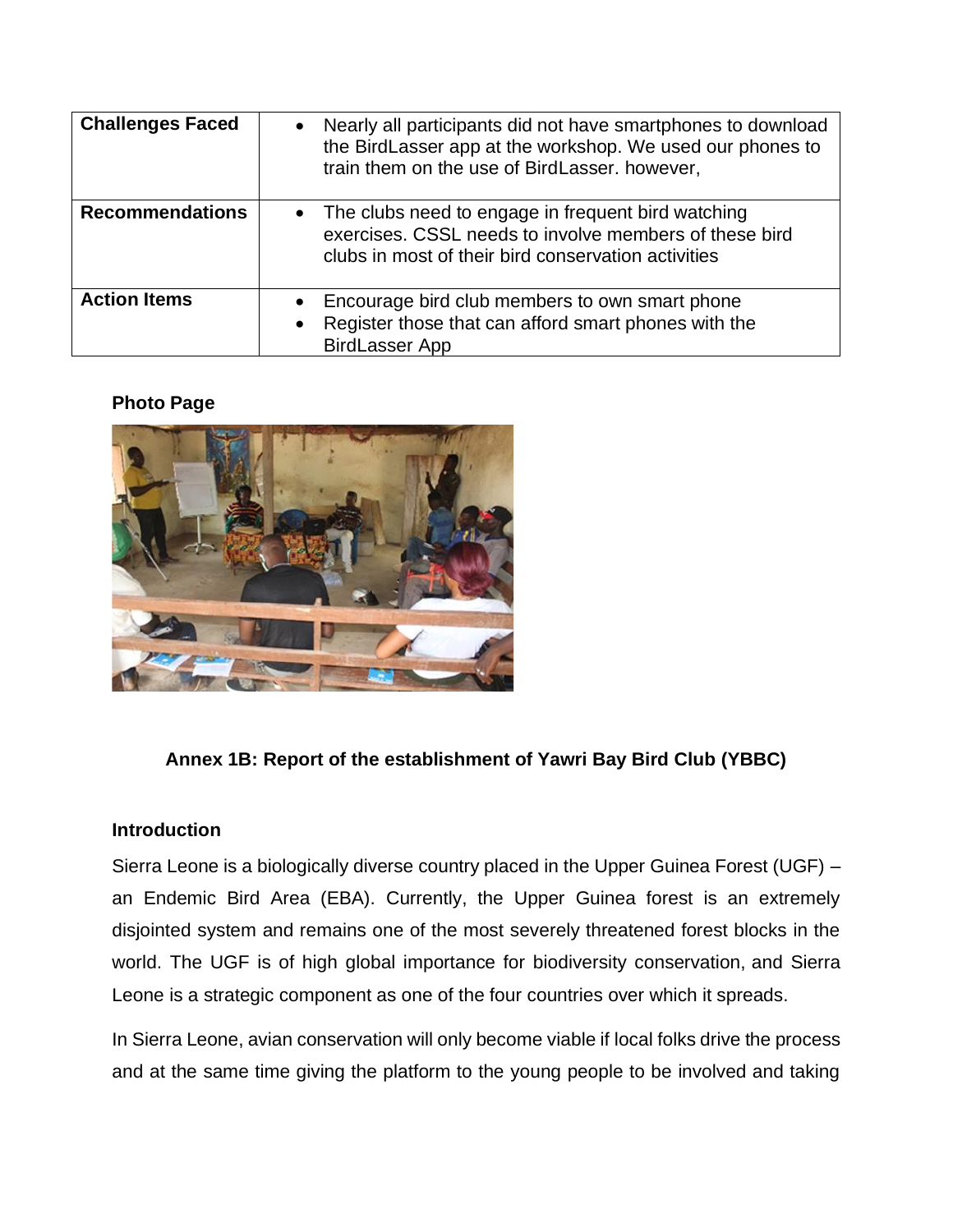the lead in playing a pivotal role in this direction. These national actions need to be able to operate at an effective level with marginal outside funding.

Several organizations across the globe are working towards the conservation and protection of birds in Africa. One of these organizations includes the African Bird (ABC). The ABC is the UK registered charity that is managed voluntarily. The club provides a worldwide focus for African ornithology and helps raise funds to support conservation projects in Africa through the Conservation Fund. The organization has provided support to several African countries including Sierra Leone. Through the recently funded project to the Conservation Society of Sierra Leone which is geared towards promoting bird clubs and bird conservation in Sierra Leone, the ABC will contribute to increasing the number of bird watchers in Sierra Leone. Also, the project will build a national bird conservation constituency for Sierra Leone and help to address the current meagerness of national bird data. Through Bird Clubs, more people will see the possible benefits that can be derived from birdwatching including conservation (through monitoring), potential economic gain (ecotourism), citizen science and recreational value/enjoyment. This should lead to more people becoming involved and supporting a national bird conservation movement.

Yawri Bay has been identified as one of the locations for the establishment of the bird clubs in Sierra Leone through the ABC project implemented by CSSL. Yawri Bay is one of the most important stop-overs and wintering grounds for birds in West Africa. Forty-six species of Palearctic migrant birds are known to occur in the bay. Four of these species – Avocet, Lesser-crested Tern, Water Dikkop and the near-threatened Damara Tern were first recorded for Sierra Leone at this site. During migration, more than 20,000 waterbirds use Yawri Bay. In the northern winter, the Bay is used by nine species with wintering numbers exceeding 1% of their total populations. There are also populations of Timneh Parrot (EN) in mangroves and other forest around Yawri Bay (and potentially other African resident species) which may also qualify the site as an IBA/ KBA with further survey work).

#### **Objectives**

The objectives of the formation of Yawri Bay Bird Club (YBBC) are as follows: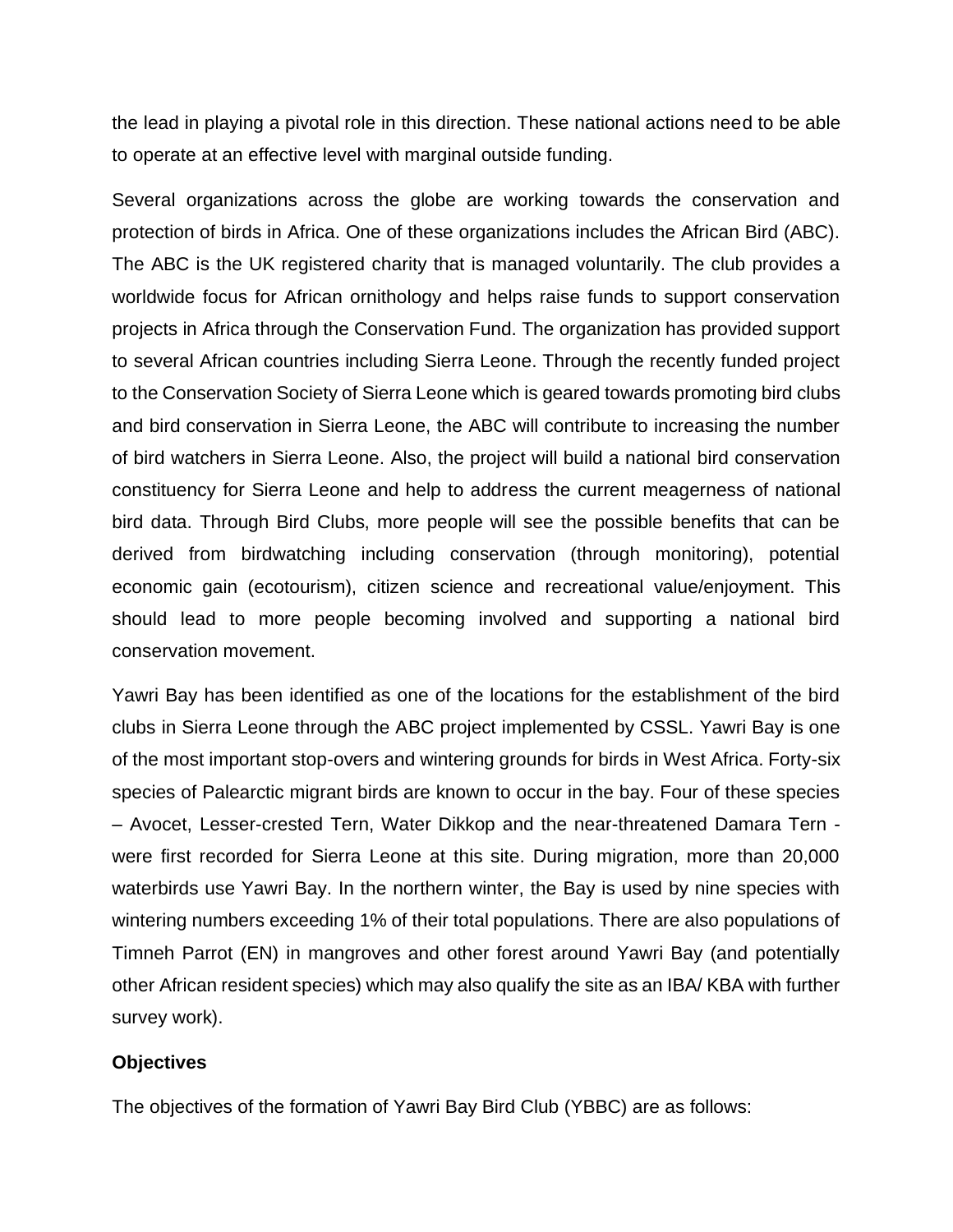- $\triangleright$  To increase the number of bird watchers in Sierra Leone
- $\triangleright$  To produce useful information on the numbers and distribution of birds
- ➢ To support the conservation of wild birds and their habitats throughout Sierra Leone
- $\triangleright$  To train young birdwatchers to produce reliable and credible scientific information from birdwatching

## **Approach towards the establishment of YBBC**

Towards the establishment of the YBBC, the ABC team members from the Conservation Society of Sierra Leone recognized that **Tombo** is one of the biggest communities and the most viable commercial town around Yawri Bay and agreed to conduct training for young people to be integrated into the bird club.

From the 11<sup>th</sup> to 12<sup>th</sup> August 2021, the team visited Tombo where they conducted a oneday training workshop for nine (9) people from six communities across Yawri Bay on bird watching.

## **Activities**

Several activities were undertaken which eventually led to the establishment of the bird club. These included;

- Trained individuals on bird identification and documentation and the use of bird watching equipment.
- Introduced individuals to the birdlasser App.
- Downloaded BirdLasser App and bird guide on the trainees' android phones.
- Conducted a two hours' field visit with participants introducing them to birding and the use of BirdLasser.
- Distributed bird watching equipment to the group.

## **Nature of presentation during the training.**

During the training, the Senior Biodiversity Officer who doubles as the National Coordinator Mr Papanie Bai Sesay introduced the trainees to the skills used in bird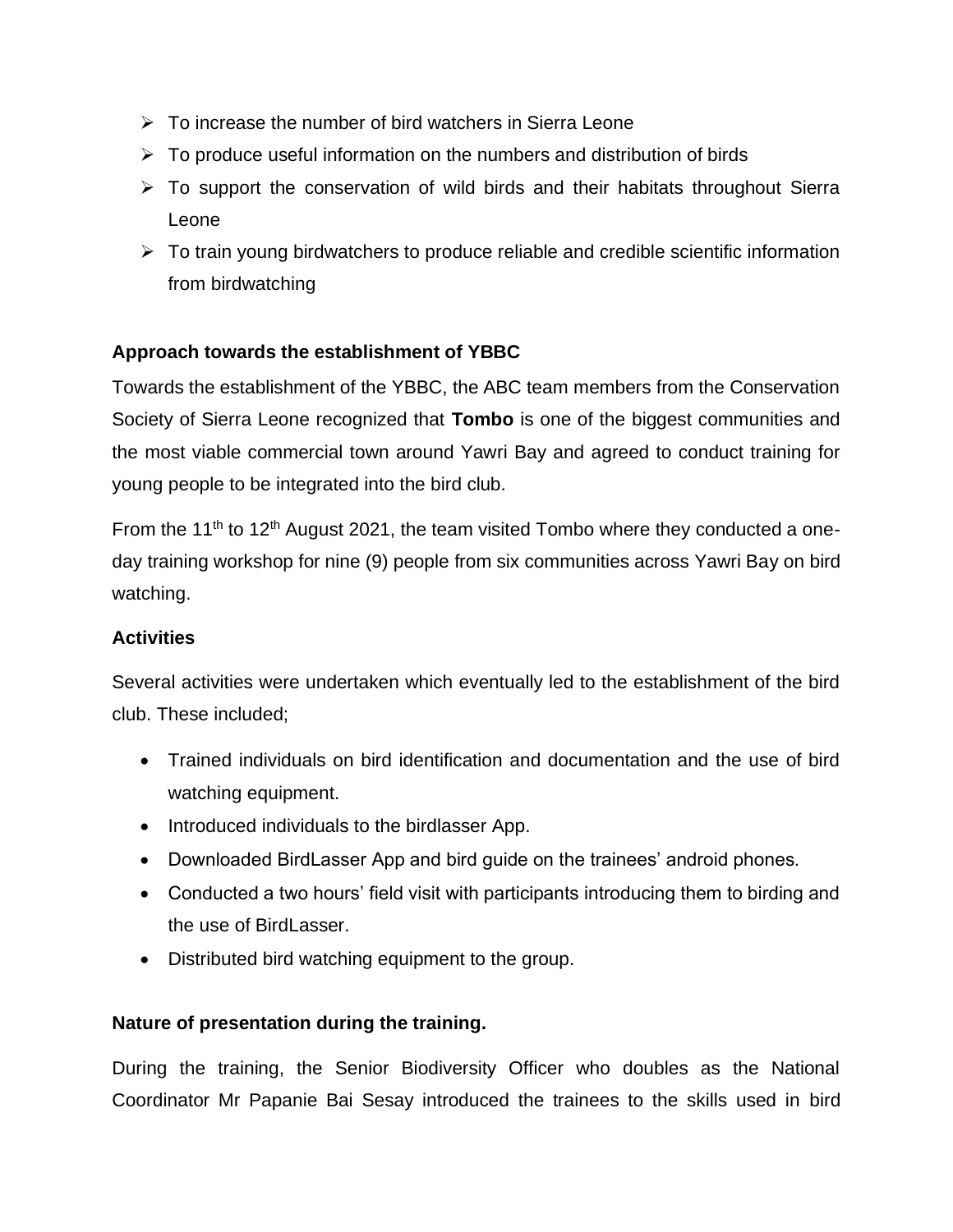identification. He elaborated that size, shape, sound, and colour could be used to identify birds and further affirmed that in an event you become confused in identifying a bird, a field guide could aid in the identification.

Further to that, for a proper observation to aid easy identification, one can use either binoculars or a telescope. Both binoculars and a telescope can help magnify and draw birds closer to the observer for easy identification, he asserted.

Introducing participants to the BirdLasser App, Mrs Andrea Haffner-Western Area Coordinator elaborated on the importance of the App and why should participants become serious in using the App while doing birding. Highlighting the importance of using BirdLasser, Mrs Haffner mentioned that the App allows birders to painlessly keep records of life lists of birds and at the same easier to use.

Moreover, it enables the birder to share bird records obtain in the field with friends, communities and contributing to the effort of conservation. She further showed participants how to use the App when Atlassing especially how to pack and unpack trip cards and at the same time how to submit trip cards after the two hours of atlassing.

#### **Membership**

After the training, nine (9) participants willingly accepted to form the Yawri Bay Bird Club (YBBC) with Mr Samuel Bangura nominated as their leader.

## **Distribution of bird watching equipment to the club**

To boost the club members with logistical support, the Conservation Society of Sierra Leone through the African Bird Club provided bird watching equipment which included 3 binoculars, one telescope and a field gude to the club members.

#### **Field visit**

As a closing action during the workshop, the team together with participants trekked to the nearby forest around Tombo to introduce the participants to bird watching. This was done to provide the first-hand experience to club members on birding and to practically understand the use of binoculars, field guide, telescope, and field record books. During the excursion, participants were able to sight 10 bird species.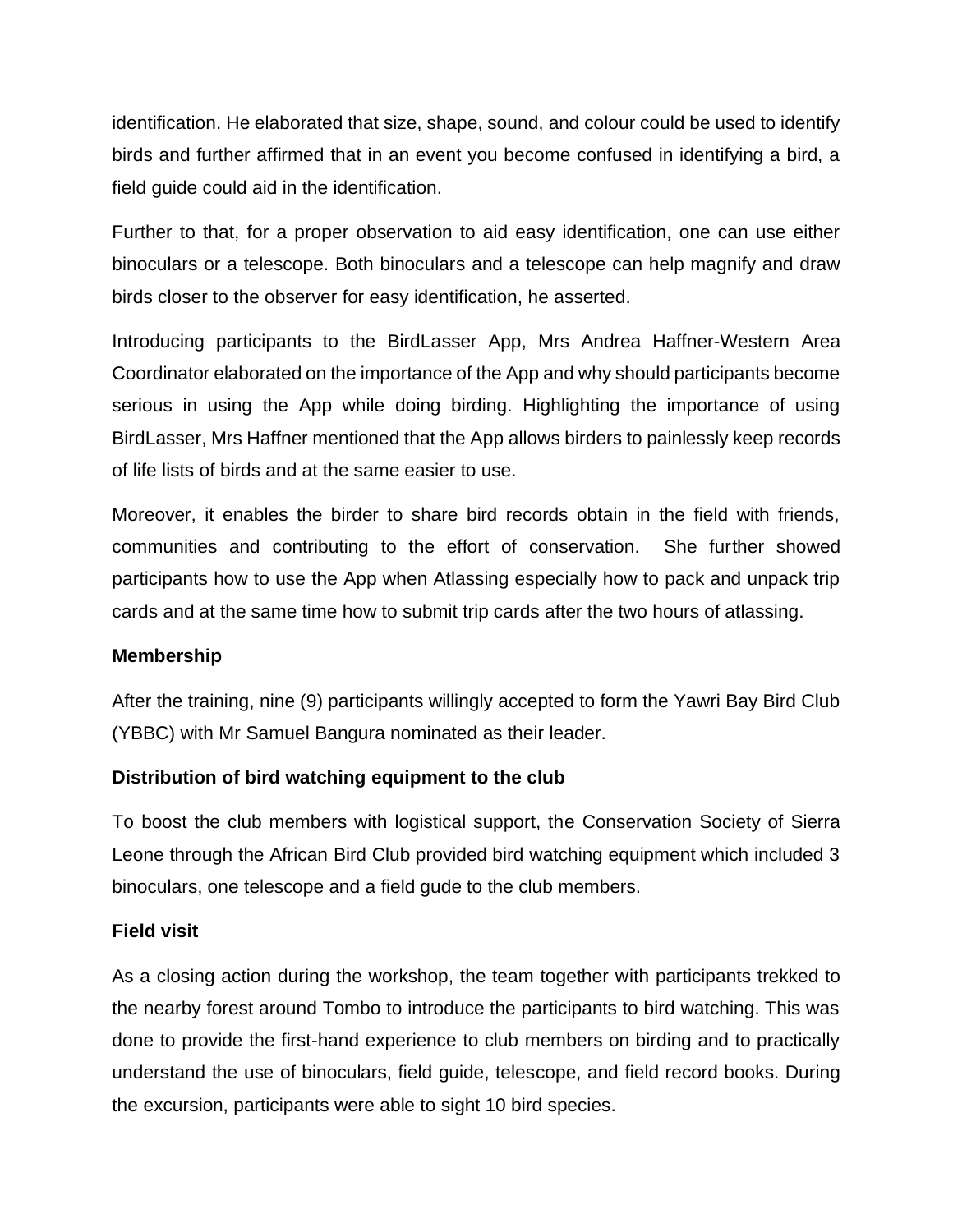#### **Successes**

Several successes were achieved during the workshop which incuded.

- The Yawri Bay Bird Club established with 9 members
- Participants became familiarized with the use of BirdLasser App
- Knowledge of bird identification and documentation were understood as participants demonstrated it in the field.
- The participants pledged for their continual engagement in bird watching with or without CSSL and established a Yawri Bay Bird Club.

#### **Next actions and recommendations**

- Organize a one-day excursion trip around the Big Water community
- Organize a one-day excursion trip with other bird club members
- Monthly excursion outside the establishment
- Formation of WhatsApp group for club members

## **Field excursion**

On the 12<sup>th</sup> August 2021, the members of the Yawri Bay Bird Club (YBBC) together with bird experts from the Conservation Society of Sierra Leone led by YBBC coordinator organized a bird watching trip around Big Water community. This trip was important as it provided an intimate connection between members of the YBBC and the natural environment. Also, it aided club members to experience what they learnt from the workshop. Prior to the commencement of birdwatching proper, the YBBC coordinator Mr Abdulai Dauda explained the Dos and Don't of bird watching to the club members. This was done to guide the club members on what is expected of a birder.

When on the field trip, members became interested in the calls of birds as they started hearing and learning their calls. Several birds were sighted and calls were heard which triggered the interest of club members in bird watching. The excursion was very interesting and interactive as its stimulated club members and allowed them to express interest in going out in the field for themselves.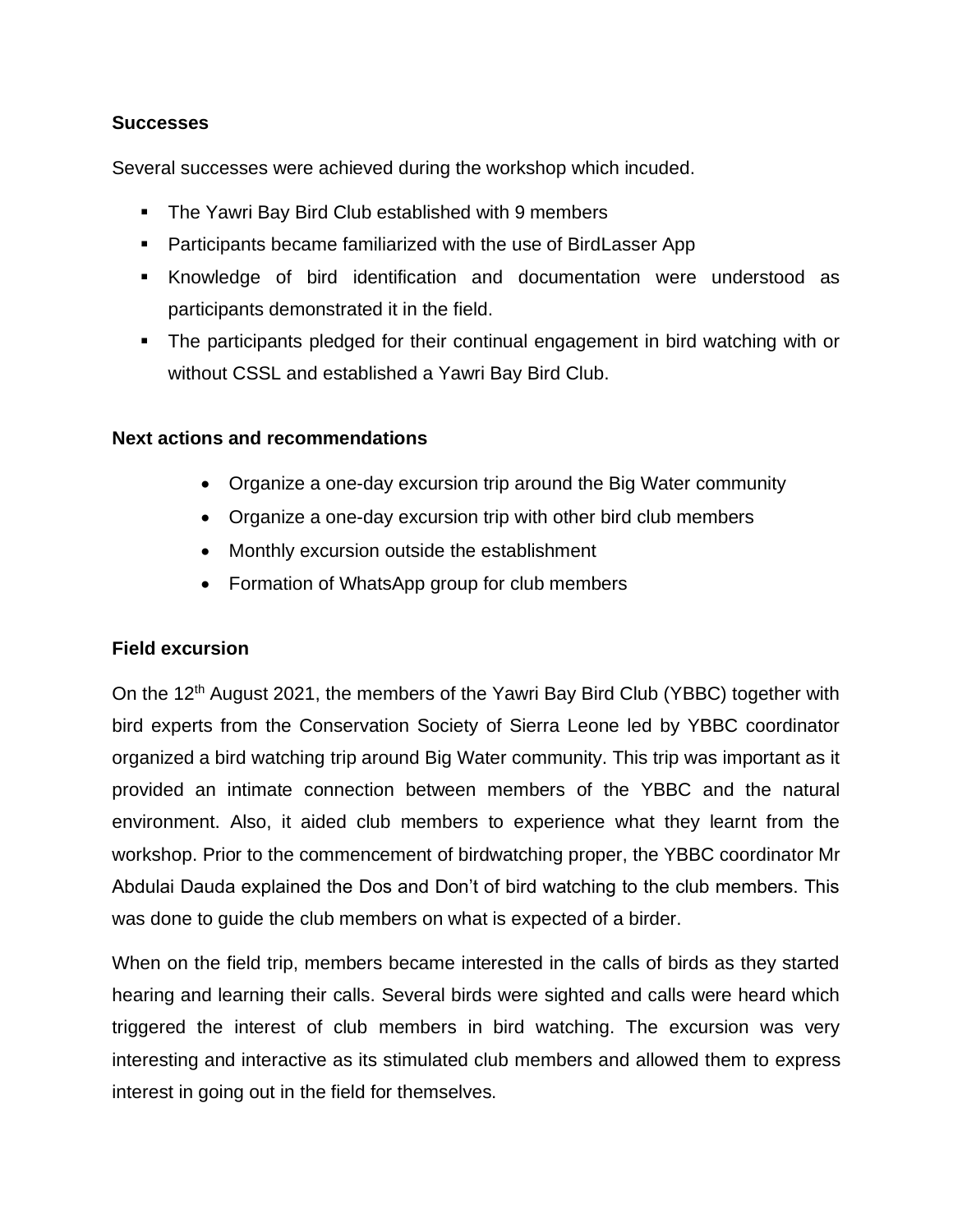

# **Annex 1C: African Bird Club Project: Establishment of the WAPNP Bird Club**

| <b>Location of</b><br><b>Activity</b>                      | <b>Tissana and Botanical Garden, FBC</b>                                                              |
|------------------------------------------------------------|-------------------------------------------------------------------------------------------------------|
| <b>Date</b>                                                | $4th$ and $5th$ March 2021                                                                            |
| Person(s)<br><b>Representing the</b><br><b>Institution</b> | Papanie Bai-Sesay<br>Andrea Haffner                                                                   |
| <b>Participants</b>                                        | See attached participants list                                                                        |
| <b>Objectives of the</b><br><b>Mission</b>                 | To formally establish a bird club for the Western Area<br>$\bullet$<br><b>Peninsula National Park</b> |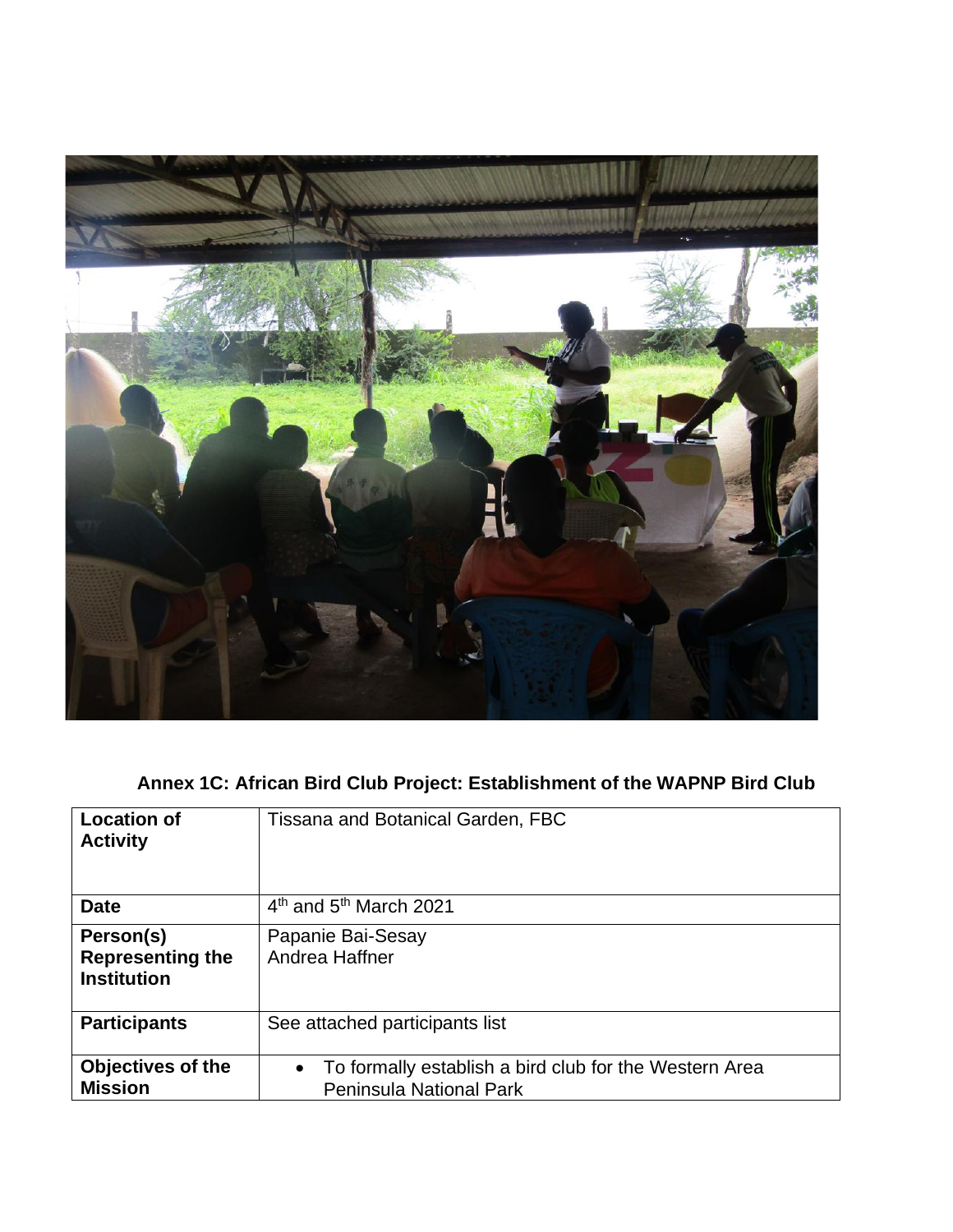|                         | To train identified members on bird identification techniques                                                                                                                                                                                                                                                                                                                                                                                                                                                                                                                                                                                                                                                                                                                                                                                                                                                           |
|-------------------------|-------------------------------------------------------------------------------------------------------------------------------------------------------------------------------------------------------------------------------------------------------------------------------------------------------------------------------------------------------------------------------------------------------------------------------------------------------------------------------------------------------------------------------------------------------------------------------------------------------------------------------------------------------------------------------------------------------------------------------------------------------------------------------------------------------------------------------------------------------------------------------------------------------------------------|
|                         | and use of the birdlasser App                                                                                                                                                                                                                                                                                                                                                                                                                                                                                                                                                                                                                                                                                                                                                                                                                                                                                           |
| <b>Activity Summary</b> | Training sessions covered the following:<br>$\circ$ The importance and dynamics of birds<br>Bird identification techniques<br>$\circ$<br>The proper use of bird identification tools<br>$\circ$<br>Introduction to the Birdlasser app<br>$\circ$<br><b>Field activity</b><br>A practical try-out of theory- this was conducted using the<br>BirdLasser app and a notebook and pen to take records at<br>these two sites:<br><b>Tissana Mudflat</b><br>$\Omega$<br><b>Botanical Gardens</b><br>$\Omega$<br>The lists documented at Tissana, and at the Botanical<br>Gardens, are available from CSSL                                                                                                                                                                                                                                                                                                                     |
|                         | <b>Environmental threats</b><br>Tissana mudflat<br>Sandmining- there is expansive sand mining on-going<br>$\circ$<br>across the WA side of the Yawri Bay as can be viewed<br>from pictures attached below in the photo section.<br>Consequently, there is visible soil erosion activity<br>which has already felled some trees on the way and<br>continues to extend inwards into the communities.<br><b>Botanical Garden</b>                                                                                                                                                                                                                                                                                                                                                                                                                                                                                           |
|                         | Human disturbance- the botanical garden which is<br>$\circ$<br>currently mainly farmbush has been heavily affected<br>by anthropogenic activities for the most part. A major<br>part of the area is being used as a site for public<br>laundry and several holes have been dug (as shallow<br>wells) as locals sought out water for use at the site.<br>Across the farm-bush, small domestic gardens of<br>varied greens and vegetables can also be identified<br><b>Comments from Participants</b><br>I am happy to be a part of the WAPNP Bird Club. I<br>$\circ$<br>know the local names of a lot of birds I see around but<br>this is a great opportunity to learn their English names<br>and how to protect them- Jesse<br>Being a part of this bird club is a very exciting and<br>$\circ$<br>educational venture for me as I recently started<br>learning about birds to aid my tour guide profession-<br>Joseph |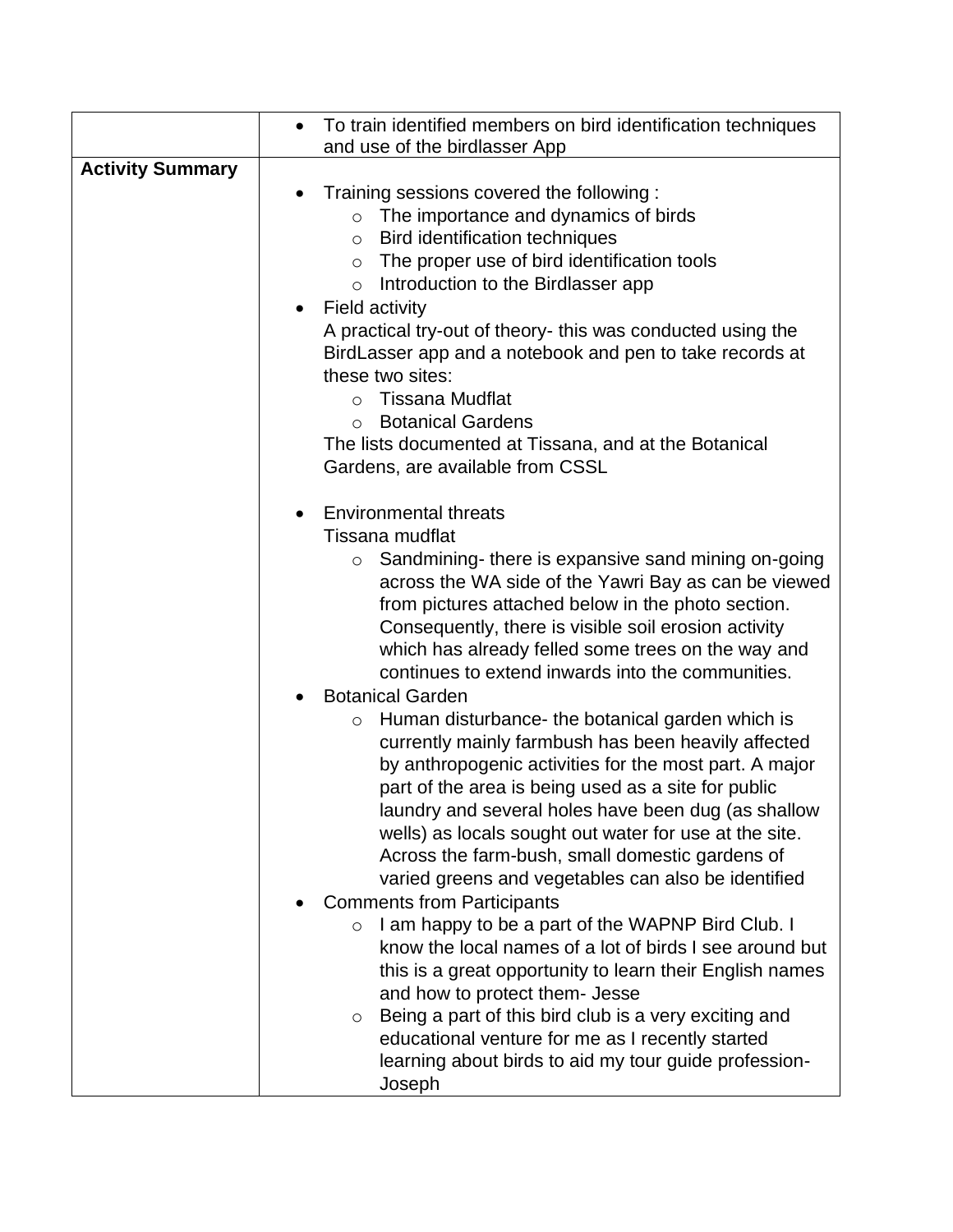|                         | I love birds and always admire their colors and many<br>$\circ$<br>songs. I hope to learn more about them now I'm a<br>member of a bird club- Rosaline<br>Attestation forms- All participants willingly signed to be fully<br>active members of the WAPNP Bird Club.  See copies<br>attached.                                                                                                                                                                                          |
|-------------------------|----------------------------------------------------------------------------------------------------------------------------------------------------------------------------------------------------------------------------------------------------------------------------------------------------------------------------------------------------------------------------------------------------------------------------------------------------------------------------------------|
| <b>Challenges Faced</b> | Not all participants had smartphones or internet access to<br>download the BirdLasser app at the workshop. This strained<br>the practical demonstration. However, at least two<br>participants were able to follow through fully on the use of the<br>App.<br>Participants were not well clad with the proper field<br>paraphernalia to use on the mudflats and the forests; this<br>hindered the extent of our movement and slowed down the<br>time taken to cover the atlassed area. |
| <b>Recommendations</b>  | The communities along the Yawri Bay need to be engaged<br>$\bullet$<br>by the CSSL on adopting a conservation approach to the<br>management of the Bay before it is degraded any further.                                                                                                                                                                                                                                                                                              |
| <b>Action Items</b>     | Ensure all participants are registered with the Bird atlas<br>project<br>Organise a field trip with the team out of the WAPNP                                                                                                                                                                                                                                                                                                                                                          |

## **Photo Page**

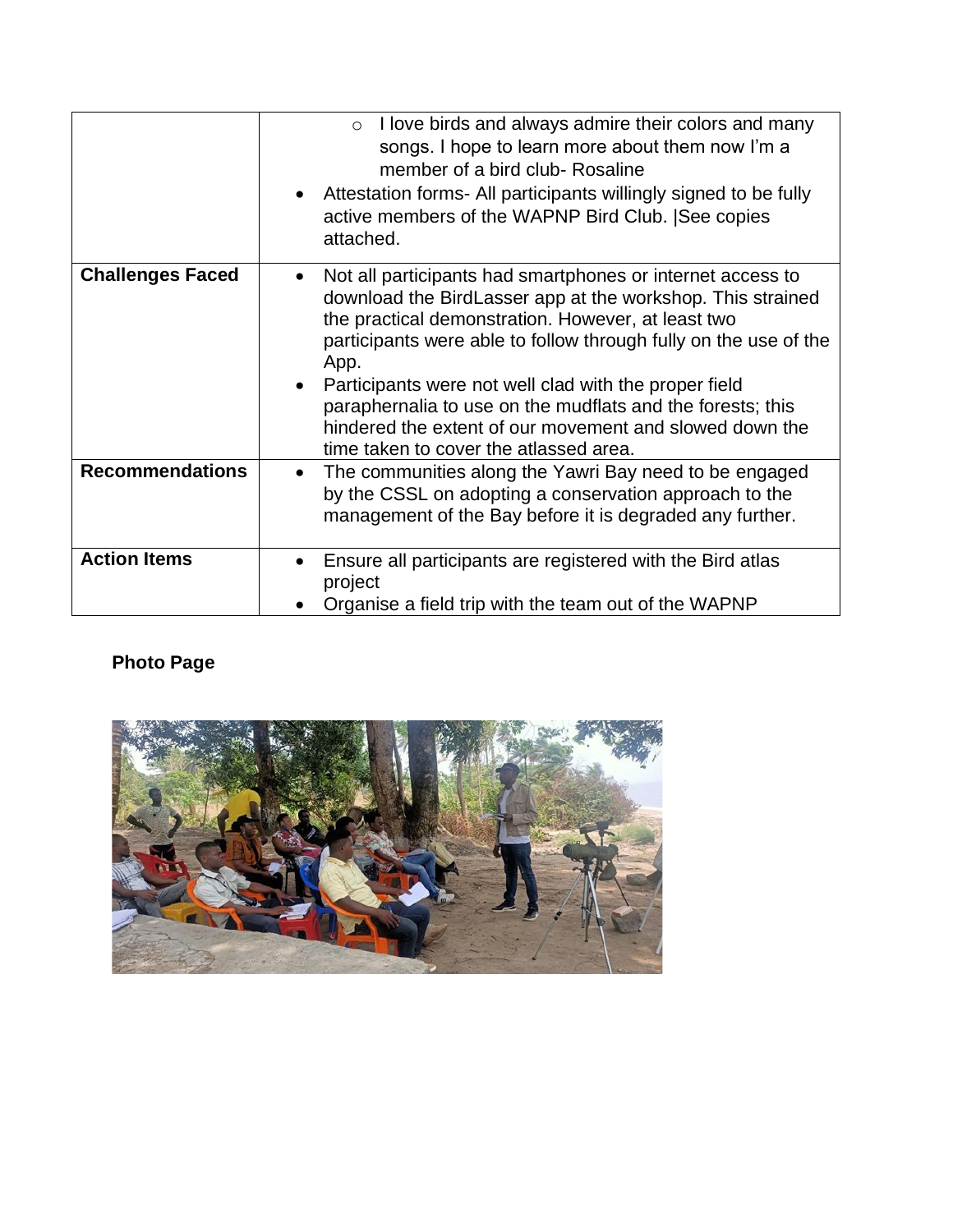## **Annex 1D: African Bird Club Project: Establishment of the Kambui Hills Bird Club**

| <b>Location of</b><br><b>Activity</b>                      | Kambui Hills Forest Reserve - forest edge community- Bayama<br>village                                                                                                                                                                                                                                                                                                                                                                                                                                                                                                                                                                                                                                                                                                                                                                                                                                                                                                                                                                                                                                                                                                                                                |  |
|------------------------------------------------------------|-----------------------------------------------------------------------------------------------------------------------------------------------------------------------------------------------------------------------------------------------------------------------------------------------------------------------------------------------------------------------------------------------------------------------------------------------------------------------------------------------------------------------------------------------------------------------------------------------------------------------------------------------------------------------------------------------------------------------------------------------------------------------------------------------------------------------------------------------------------------------------------------------------------------------------------------------------------------------------------------------------------------------------------------------------------------------------------------------------------------------------------------------------------------------------------------------------------------------|--|
| <b>Date</b>                                                | March 2021                                                                                                                                                                                                                                                                                                                                                                                                                                                                                                                                                                                                                                                                                                                                                                                                                                                                                                                                                                                                                                                                                                                                                                                                            |  |
| Person(s)<br><b>Representing the</b><br><b>Institution</b> | Aruna Koroma                                                                                                                                                                                                                                                                                                                                                                                                                                                                                                                                                                                                                                                                                                                                                                                                                                                                                                                                                                                                                                                                                                                                                                                                          |  |
| Objectives of the<br><b>Mission</b>                        | To formally establish a bird club for the Kambui Hills<br>To train identified members on bird identification techniques<br>and use of the bird lasser AP                                                                                                                                                                                                                                                                                                                                                                                                                                                                                                                                                                                                                                                                                                                                                                                                                                                                                                                                                                                                                                                              |  |
| <b>Activity Summary</b>                                    | Training sessions covered the following:<br>$\bullet$<br>The importance and dynamics of birds<br>$\circ$<br><b>Bird identification techniques</b><br>$\circ$<br>The proper use of bird identification tools<br>$\circ$<br>Introduction to the Birdlasser app<br>$\circ$<br><b>Field activity</b><br>This was done to practically showcased to trainees the use of<br>BirdLasser app, and notebook for the identification of specific<br>features of birds. The exercise was keen on how to collective<br>work as team for proper identification of birds. The field<br>exercise also brought to the attention of all some of the<br>endemic, rare birds around the Kambui hills landscape.<br><b>Environmental threats</b><br>Upland agriculture is predominantly the main threats<br>$\circ$<br>leading to sporadic deforestation, forest fragmentation<br>that is frightening the existence of the birds and other<br>species in the landscape.<br><b>Comments from Participants</b><br>$\bullet$<br>Participants were happy for the training and expressed<br>$\circ$<br>the passion they have for birds.<br>Attestation forms- All participants willingly signed to be fully<br>active members of KHFR Bird Club. |  |
| <b>Challenges Faced</b>                                    | Similarly, to places like Lake Sonfon, and the Western Area<br>$\bullet$<br>Peninsular, participants lack smart phone or do not have self-<br>phone at all. Until now, bird-club members do not have the<br>BirdLasser application but intend to do so going forward.                                                                                                                                                                                                                                                                                                                                                                                                                                                                                                                                                                                                                                                                                                                                                                                                                                                                                                                                                 |  |
| <b>Recommendations</b>                                     | Bird watching should be done four times in every month<br>$\bullet$<br>Refresher training of member can build up momentum                                                                                                                                                                                                                                                                                                                                                                                                                                                                                                                                                                                                                                                                                                                                                                                                                                                                                                                                                                                                                                                                                             |  |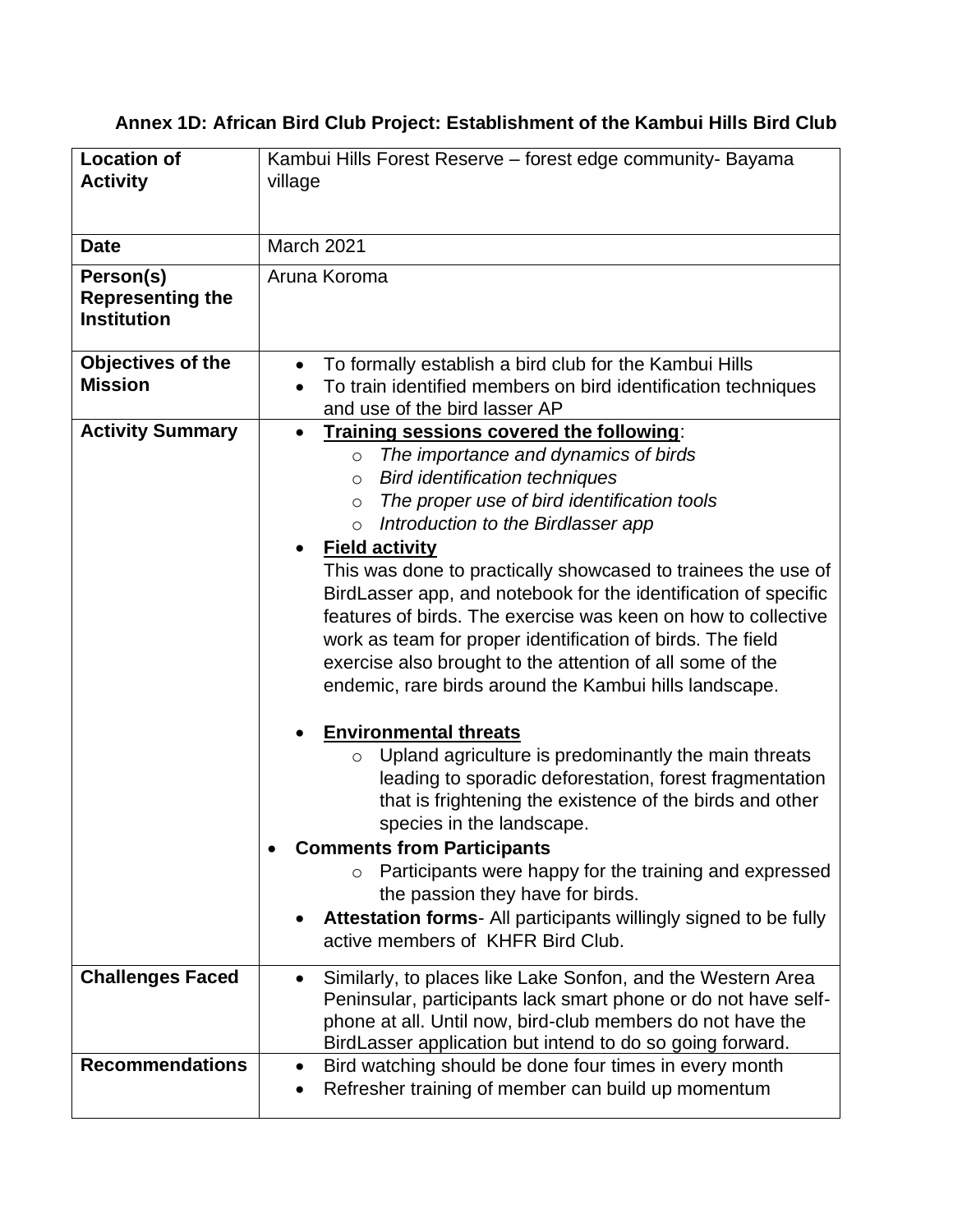|  |  | Membership should be extended to community schools –<br>pupils and teachers membership are pillars of sustainability<br>Membership must be viewed as part of CSSL to conserve<br>species and their ecosystems |
|--|--|---------------------------------------------------------------------------------------------------------------------------------------------------------------------------------------------------------------|
|--|--|---------------------------------------------------------------------------------------------------------------------------------------------------------------------------------------------------------------|

## **Annex 2: List of Bird Club Members**

| <b>Location</b>                | <b>Names of Members</b> |
|--------------------------------|-------------------------|
| Western Area                   | Abu Bakar Turay         |
| <b>Peninsular Forest</b>       | Samuel S Kargbo         |
| <b>National Park Bird Club</b> | Joseph Steven Moseray   |
|                                | Abu Bakar Kamara        |
|                                | Josephine Haffiner      |
|                                | Ali Kamara              |
| Lake Sonfon Bird Club          | Kumba Marah             |
|                                | <b>Fasalie Conteh</b>   |
|                                | James Y Koroma          |
|                                | Daniel Y Mansaray       |
|                                | <b>Yirah Kamara</b>     |
|                                | Foday Jalloh            |
|                                | Babbah Kamara           |
| Yawri Bay Bird Club            | Samuel Bangura          |
|                                | John Barley             |
|                                | Mohamed J Kanu          |
|                                | Yusuf M Kanneh          |
|                                | Adama Kamara            |
|                                | Idrissa Bangura         |
|                                | Morlai S Kargbo         |
| Kambui Hills Bird Club         | Abu Sannoh              |
|                                | Ishmael Kangoma         |
|                                | Amara Fayah             |
|                                | Dauda Foday             |
|                                | Bockari Samai           |
|                                | Yankuba Kallon          |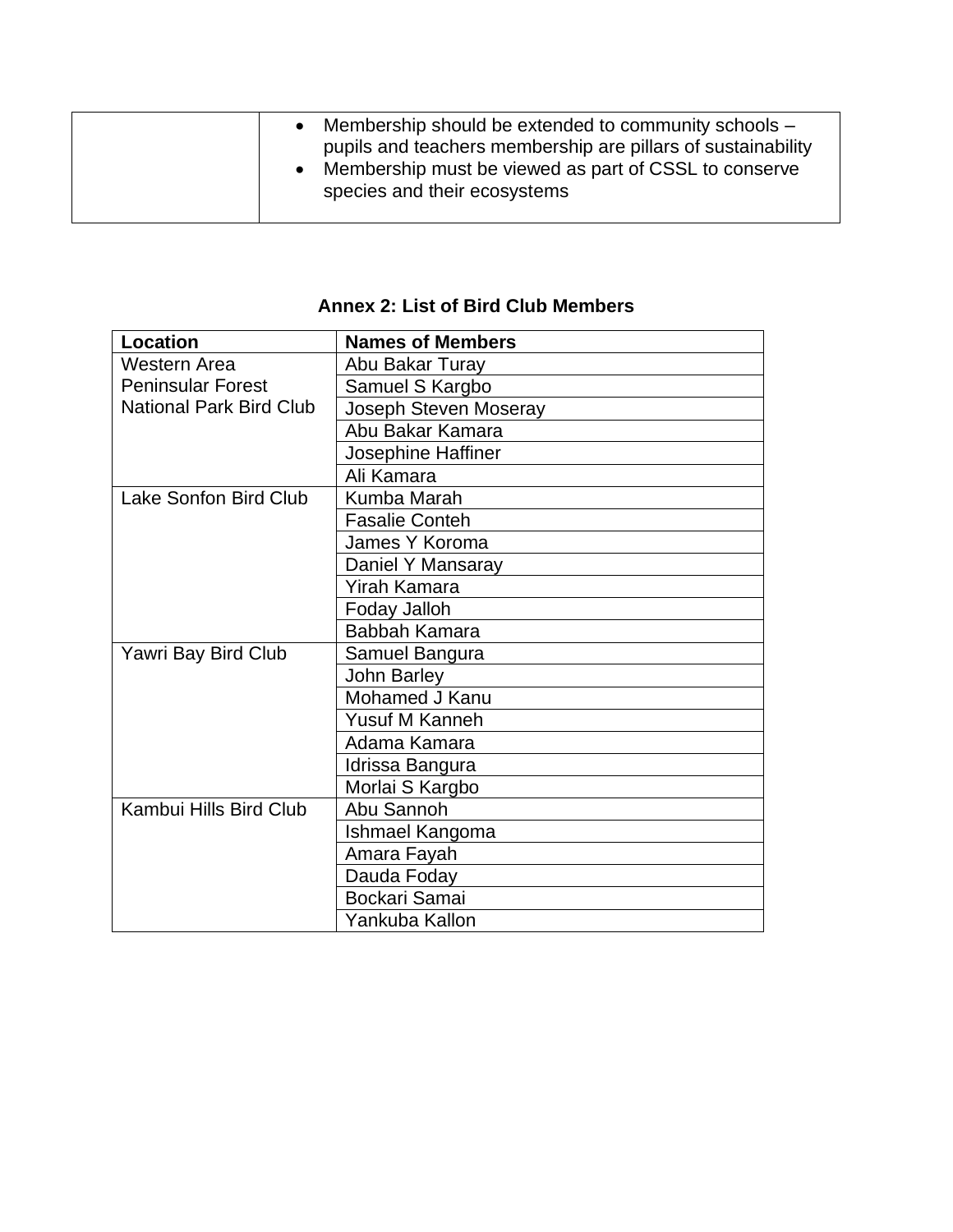#### **Annex 3: Sample of bird list for one site**

Trip: Lake sonfon Date: 2022-01-21 to 2022-01-21 Observations: 32 Species: 32 Species (heard only): 0

Pentad: 0915b1135, Start: 2022-01-21, End: 2022-01-21, Species: 1, Observations: 1 1. Corvus albus, 2022-01-21 09:47

Pentad: 0920b1135, Start: 2022-01-21, End: 2022-01-21, Species: 31, Observations: 31 1. Charadrius forbesi, 2022-01-21 12:18

- 2. Turtur tympanistria, 2022-01-21 12:12
- 3. Milvus migrans, 2022-01-21 12:10
- 4. Merops pusillus, 2022-01-21 11:57
- 5. Ardea alba, 2022-01-21 11:47
- 6. Ispidina picta, 2022-01-21 11:38
- 7. Halcyon leucocephala, 2022-01-21 11:24
- 8. Egretta garzetta, 2022-01-21 11:22
- 9. Halcyon senegalensis, 2022-01-21 11:17
- 10. Ardea intermedia, 2022-01-21 11:13
- 11. Ardea cinerea, 2022-01-21 11:03
- 12. Apus barbatus, 2022-01-21 11:00
- 13. Circus aeruginosus, 2022-01-21 10:56
- 14. Lamprotornis iris, 2022-01-21 10:56
- 15. Gypohierax angolensis, 2022-01-21 10:55
- 16. Lophaetus occipitalis, 2022-01-21 10:52
- 17. Bubulcus ibis, 2022-01-21 10:50
- 18. Hirundo lucida, 2022-01-21 10:47
- 19. Ardeola ralloides, 2022-01-21 10:44
- 20. Merops albicollis, 2022-01-21 10:44
- 21. Plectropterus gambensis, 2022-01-21 10:43
- 22. Tachybaptus ruficollis, 2022-01-21 10:32
- 23. Thescelocichla leucopleura, 2022-01-21 10:32
- 24. Cecropis abyssinica, 2022-01-21 10:27
- 25. Phalacrocorax carbo, 2022-01-21 10:27
- 26. Eurystomus glaucurus, 2022-01-21 10:22
- 27. Ploceus nigerrimus, 2022-01-21 10:19
- 28. Cinnyris venustus, 2022-01-21 10:16
- 29. Streptopelia vinacea, 2022-01-21 10:14